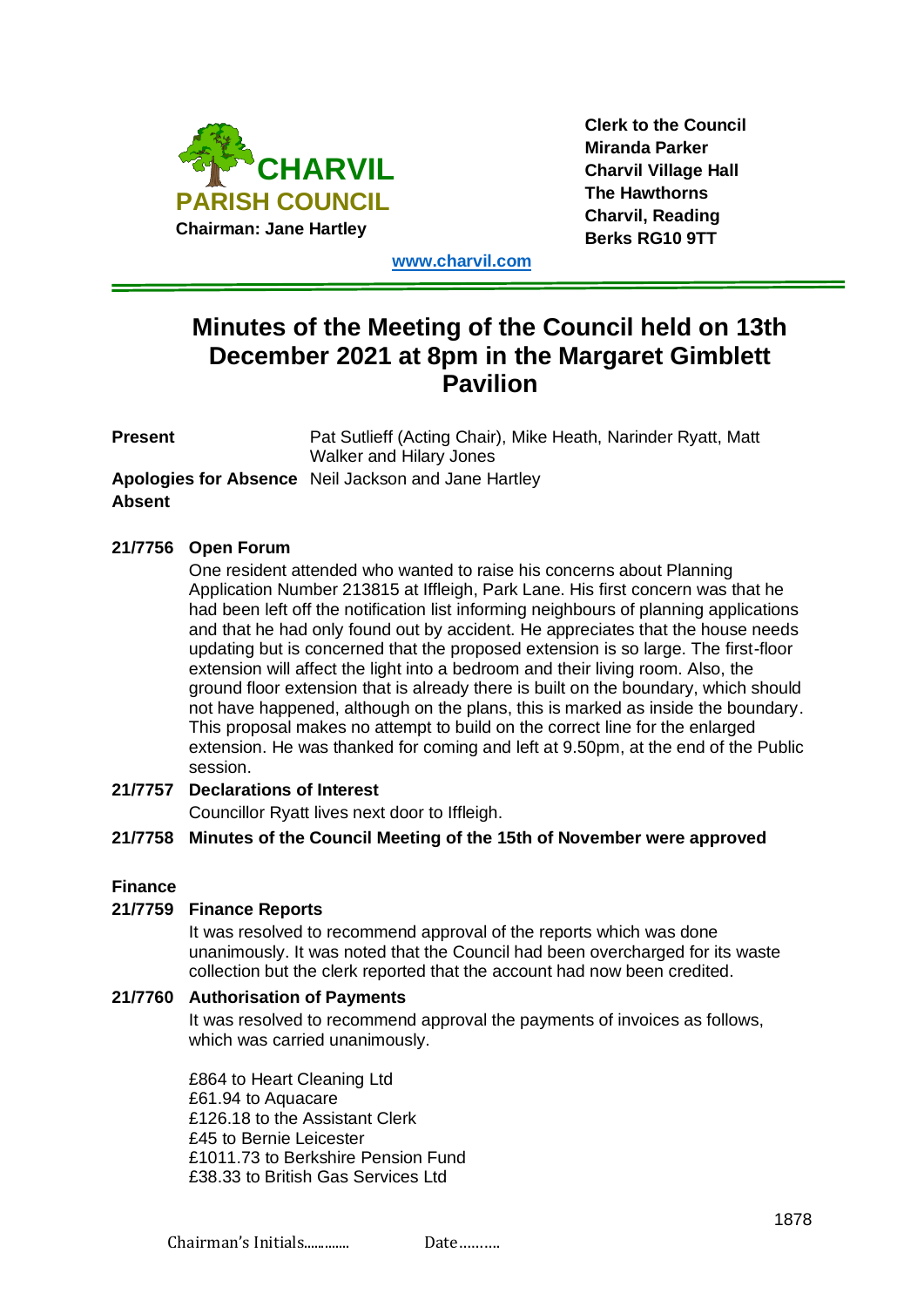£4308 to Cleveland Containers £52.82 to Everflow £93.44 to Grundon £23.17 to Opus Energy £162.38 to the Clerk £1016.53 to HMRC £300 to Locality £0.62 to Royal Mail £30.33 to Scottish & Southern Energy £305.70 to Smartest Energy £1757.88 to Sunshine Commercial Services £110.35 to Tivoli Group Ltd £102.85 to Viking Payments £225 to Wokingham Borough Council £2883.38 in Payroll

## **To consider the following requests for S137 and grant donations**

It was resolved to award £500 to Citizen's Advice Wokingham, £250 to Twyford, Wargrave and District Volunteers Association, £400 to the Link Visiting Scheme and £250 to Home-Start Wokingham, which was approved unanimously.

- **21/7761 To note the offer from Conserve Reading on Wednesdays (CRoW) to run two conservation sessions in the park behind the Village Hall and to approve their request for a payment of £60 per session to cover costs**  It was resolved to approve this which was carried unanimously.
- **21/7762 To approve the purchase of presents for the Volunteers who help with the Village Magazine and deliveries, and for Selena Durrant who has helped with the Neighbourhood Plan publicity material**

It was resolved to do this which was passed unanimously

**To select a fourth Councillor as a signatory for Unity Bank** It was agreed that Mike Heath would become the fourth Signatory

**21/7763 Planning, Environment and Highways Committee (PEH)** The Minutes of a meeting on 29th November were noted.

> Councillor Jones asked why the Council were not asking the resident who felled trees illegally to replant, and it was explained that they felt they had mixed messages from the Borough, and they had cut them down as they thought no-one would care. While the Parish Council could ask them to re-plant, it was felt that informing residents they do not have a right to access via gates from their property or to fell trees, was more appropriate.

The following planning applications were considered

213424 Application for the proposed erection of a single storey side/rear extension following demolition of existing garage and the erection of new first floor including the insertion of 3no. rooflights, following demolition of existing first floor at 11 Old Bath Road

The clerk was asked to comment as follows:

*Charvil Parish Council would like to object on the following grounds:*

*1. This is the third application for an extension on this site, with the last one, 201314, also being dismissed at appeal. One of the main objections to the previous applications, upheld by the Planning Inspector, was that the proposal would be out of keeping with the neighbouring properties and would be of excessive bulk. This is still the case, particularly with the central gable, albeit a little more modest than the previous application. In addition, the Borough Design*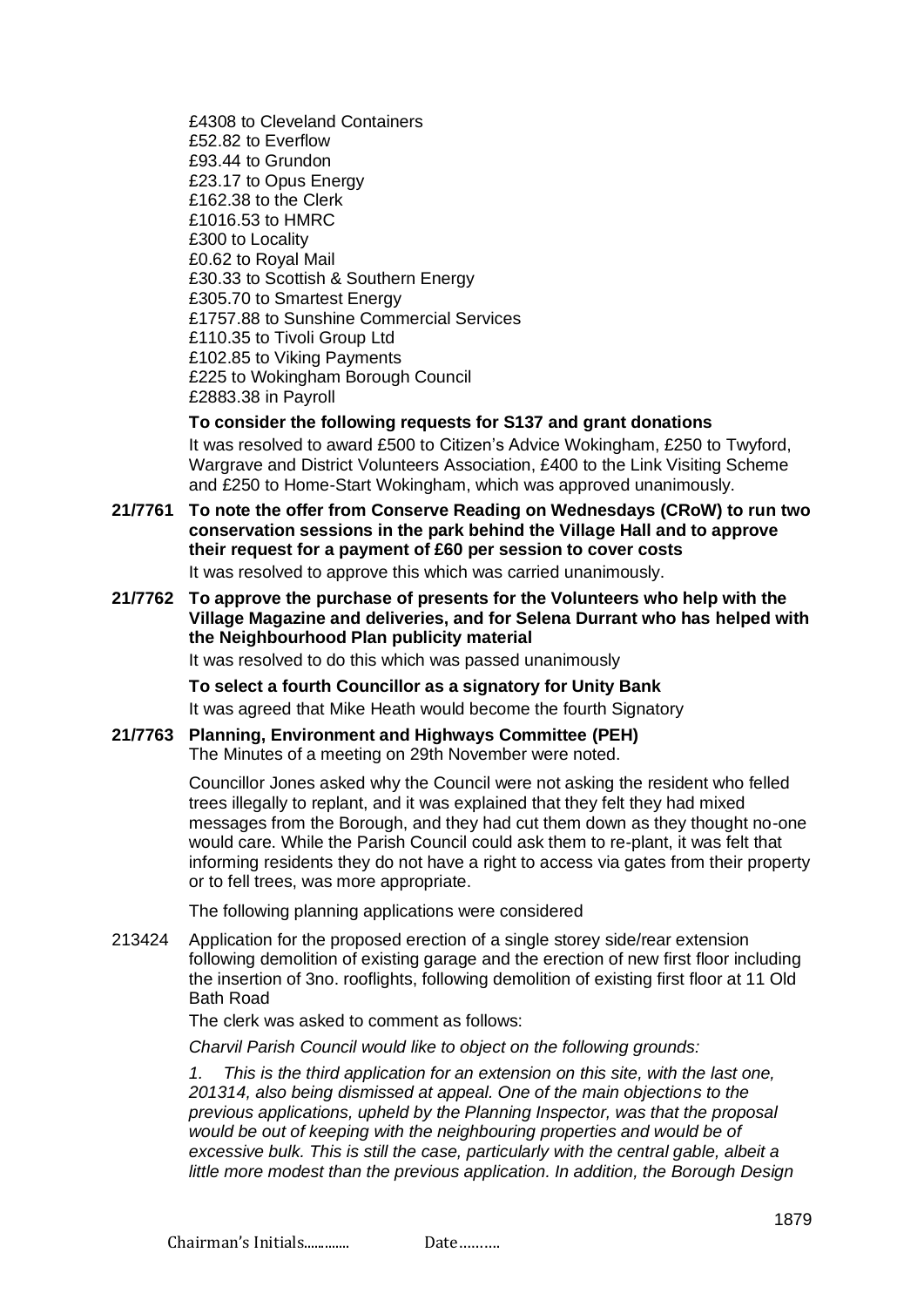*Guide states that extensions need to be subservient to the original building, and this is still not the case, despite two first floor dormer windows – it is still far removed from the chalet type that characterises the neighbouring properties. Consequently, this application is contrary to CP1 and CP3, as well as R23 of the Borough Design Guide.*

*2. The detrimental effect on the neighbouring properties is still of great concern. It is noted that there is no longer a flat roof on the boundary of 9, Old Bath Road, but the Planning Inspector suggests the greater concern is the breaching of the rear building line, leading to a sense of enclosure, where there is currently a sense of openness. This is also the case for No.15, where the property would be one metre from the boundary, rather than the current four; in fact, the gap will be less on the first floor as this is proposed to overhang the original ground floor. We feel many of the proposed changes to the application No. 203586 that was so roundly rejected by the Planning Inspector are trivial, and the objections still stand for this application.*

213815 Application for the proposed erection of a part single, part two storey front extension, erection of a part single, part two-storey rear extension, insertion of 4 no. roof lights plus the addition of 3 no. 'Juliet' balconies to rear and associated roof alterations at Iffleigh, Park Lane

The clerk was asked to comment as follows:

*Charvil Parish Council would like to object to this application for the following reasons:*

*1. The Front extension contravenes the building line as it is more than just a porch. Moreover, in the Borough Design Guide it states that garages should be at or behind the building line, and this extension will bring it forward of this by over a metre. There is also the issue of how this changes the general street scene. While many of the semi-detached properties on this road have extended over their garages, they have all done so in a subservient way, and so are consistent with the Borough Design Guide, and the existing side extension also fits this pattern. However, the additional first floor extension is out of keeping with the rest of the street and creates a massing effect. This contravenes CP1.*

*2. The existing rear extension is built on the boundary, even though the plans suggest this is not the case. The further extension in this plan makes no allowance to move the new building inside the boundary, so it will be contravening the boundary even further, which is unacceptable in a semi-detached situation.* 

*3. The proposed rear extension will be extended from 5.5metres to 8 metres on the ground floor and by six metres on the first floor. Given this is right on the boundary wall with the adjoining dwelling, there will be a loss of light into the bedroom and living room of the adjoining property. In addition, the proposed Juliet balconies so close to the boundary will impact of the privacy of the neighbouring property. There will also be a negative impact of the property to the south, to a lesser extent, because the rear extension will be right on their boundary as well. although it is acknowledged that the first floor is set back from their boundary by around a metre. This in in contravention of CP3.*

*4. Another concern is parking. The parking plan provided illustrates space for three cars, but with no reference to the garage. The existing layout allows for at least two cars to park easily; by moving the building line forward, it will become much harder to do so, and the proposed parking plan is very likely to lead to onroad parking, on a very busy road, and is sufficiently narrow that parked cars cause chaos. This property is close to the junction, and so poorly designed offroad parking as in this application is unacceptable.*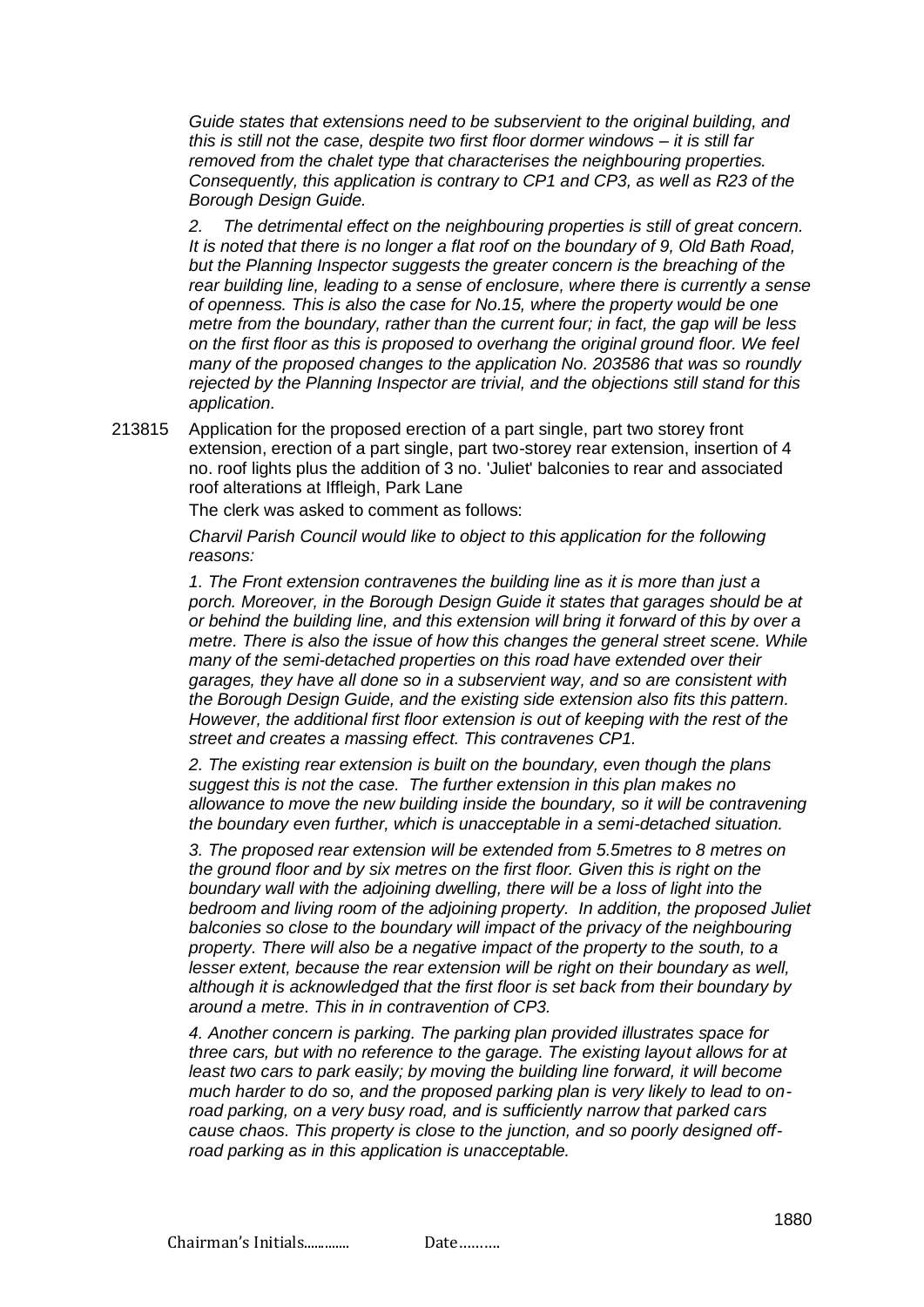## **To Hear an update on Speedwatch**

Volker Highways have been in touch regarding signage, and the sign will cost £85 each, including installation. The standard design will need tweaking as they will be fixed to a single pole, and there is a six-week lead in time.

# **To Approve the recommended approach to responding to the Local Plan Consultation**

It was agreed that everyone would look at the plan and come up with a written response by 10th January for the clerk to collate. It was also agreed that the responses from the Neighbourhood Plan surveys should be reflected in the Parish Council response.

## **21/7764 Amenities Committee**

The minutes of the meeting on 6th December were noted

**To approve the quote for the purchase of a replacement notice board for Beggars Hill Road and to approve the recommendation from the Amenities Committee to purchase a notice board for Gingells Farm Road, subject to a suitable site being found**

It was resolved to approve the quote from Parish Noticeboard Company which was carried unanimously

# **To approve the change back to allowing evening parties at the hall on Fridays and Saturdays at the discretion of the assistant clerk, and removing the 8pm closing restriction**

This was approved, Covid restrictions permitting

# **To recommend a payment of £20 per month for the use of the shipping container by the Scouts for a period of two years**

This was approved, but would be reviewed at the end of the two-year period

# **To consider whether the Assistant Clerk should revisit the cleaning contract in the light of price increases**

After some discussion, it was decided to defer this for three months

**21/7765 To note the minutes of the Staffing Committee on 22nd November 2021** These were noted

# **21/7766 Report from the Borough Councillor**

The contents of the Borough Councillor's report were noted.

# **Items for Consideration**

# **21/7767 To hear an update on the Neighbourhood Plan Progress**

The quantitative data has been analysed, and the next meeting will discuss the themes that need to be developed. There will be a public meeting on 5th Feb in the Village Hall

# **21/7768 To consider the dates for 2022** Because the Committee Meetings are being suspended until more Councillors are recruited, it was agreed to move the date of the Full Council meeting to 14th February, rather than hold it during half term. The rest of the dates were approved.

# **21/7769 To consider adopting the new Code of Conduct, adopted by Wokingham Borough Council**

The adoption of the new code was approved.